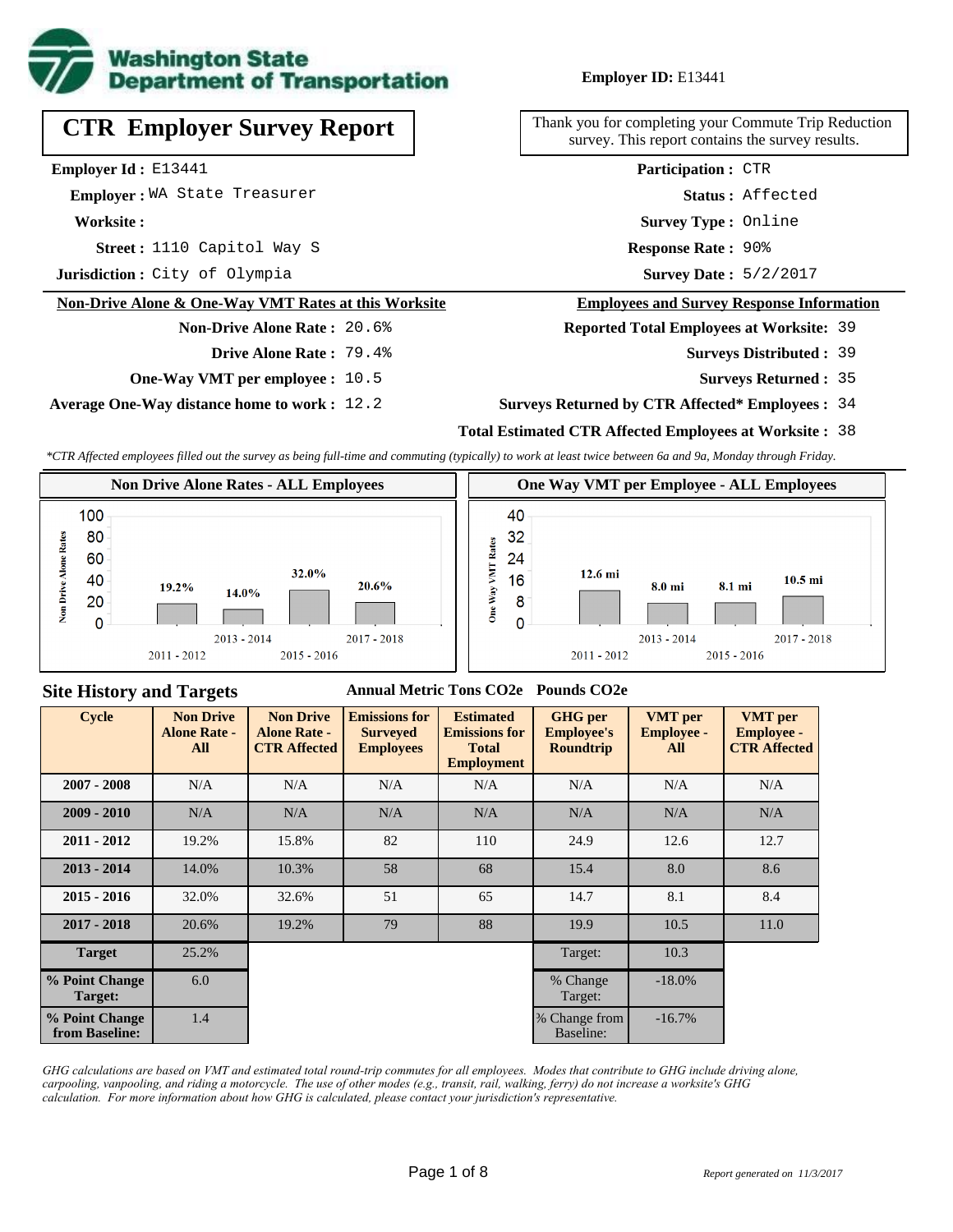# **Washington State<br>Department of Transportation**

# **Commute Trips By Mode - All Employees**

**Q.4: Last week, what type of transportation did you use each day to commute TO your usual work location? (Mode used for the longest distance.)**



| Drive Alone *                            | 135            | 79.4%   | 68.0%   | 31               | 88.6%   | 71.9%   |
|------------------------------------------|----------------|---------|---------|------------------|---------|---------|
| Carpool*                                 | 24             | 14.1%   | 18.0%   | 5                | 14.3%   | 21.9%   |
| <b>Vanpool</b>                           | $\Omega$       | 0.0%    | $0.0\%$ | $\boldsymbol{0}$ | 0.0%    | $0.0\%$ |
| <b>Bus</b>                               | 1              | 0.6%    | 3.3%    | п                | 2.9%    | 3.1%    |
| Rail                                     | $\Omega$       | 0.0%    | $0.0\%$ | $\boldsymbol{0}$ | $0.0\%$ | $0.0\%$ |
| <b>Bike</b>                              | $\overline{7}$ | 4.1%    | 5.3%    | $\overline{2}$   | 5.7%    | 6.3%    |
| <b>Walk</b>                              | 3              | 1.8%    | 5.3%    |                  | 2.9%    | 6.3%    |
| <b>Telework</b>                          | $\Omega$       | $0.0\%$ | $0.0\%$ | $\overline{0}$   | $0.0\%$ | $0.0\%$ |
| <b>CWW</b>                               | $\Omega$       | $0.0\%$ | $0.0\%$ | $\overline{0}$   | $0.0\%$ | $0.0\%$ |
| <b>Boarded Ferry with</b><br>Car/Van/Bus | $\Omega$       | $0.0\%$ | $0.0\%$ | $\mathbf{0}$     | $0.0\%$ | $0.0\%$ |
| <b>Used Ferry As Walk</b><br>On          | $\Omega$       | 0.0%    | 0.0%    | $\boldsymbol{0}$ | 0.0%    | 0.0%    |
| Other                                    | $\Omega$       | $0.0\%$ | $0.0\%$ | $\mathbf{0}$     | 0.0%    | $0.0\%$ |

*\* Motorcycle-1 is now included in Drive Alone and Motorcycle-2 is included in Carpool. Information about these trips is still available by request.*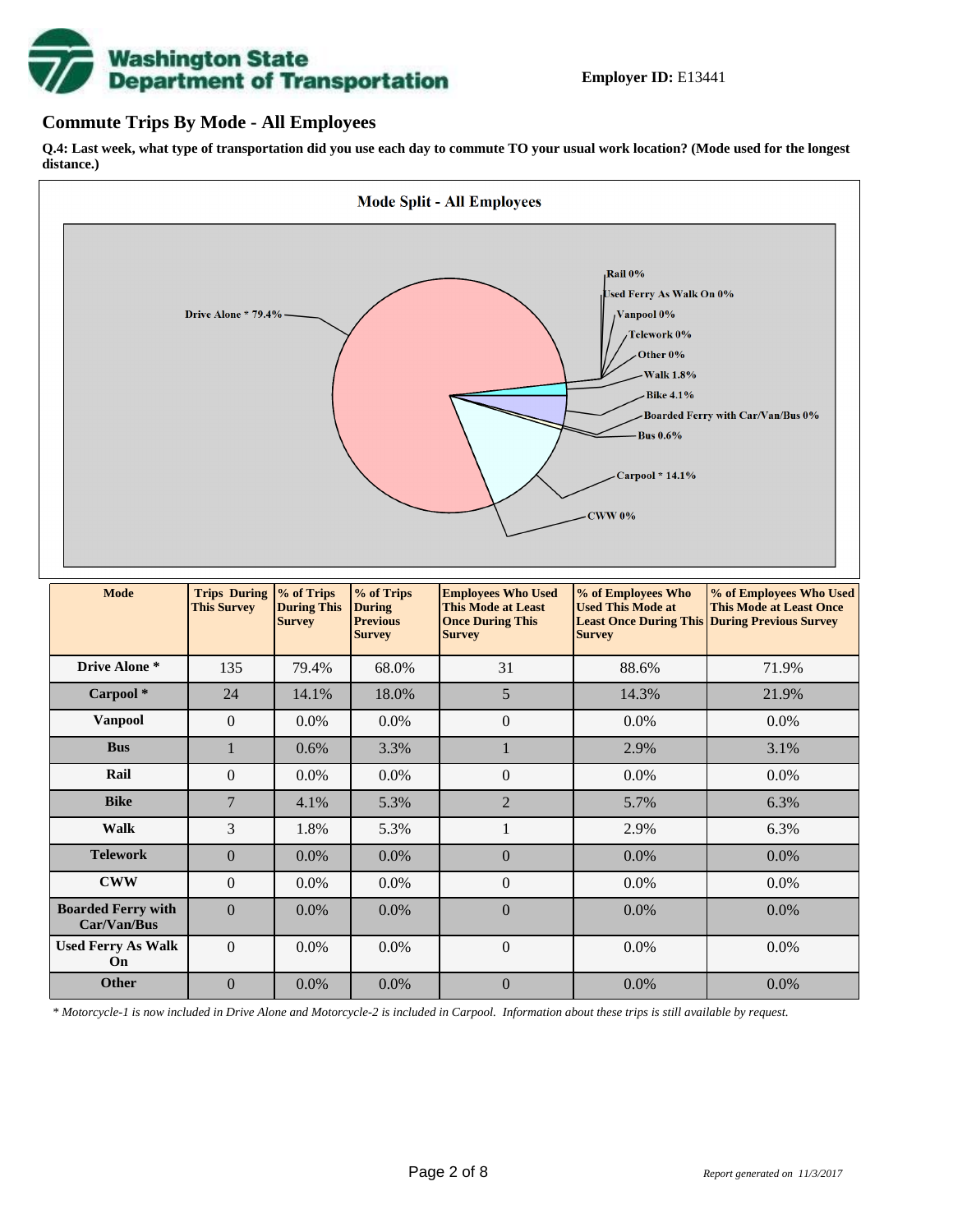

# **Commute Trips By Mode - Affected Employees**

**Q.4: Last week, what type of transportation did you use each day to commute TO your usual work location? (Mode used for the longest distance.)**



*\* Motorcycle-1 is now included in Drive Alone and Motorcycle-2 is included in Carpool. Information about these trips is still available by request.*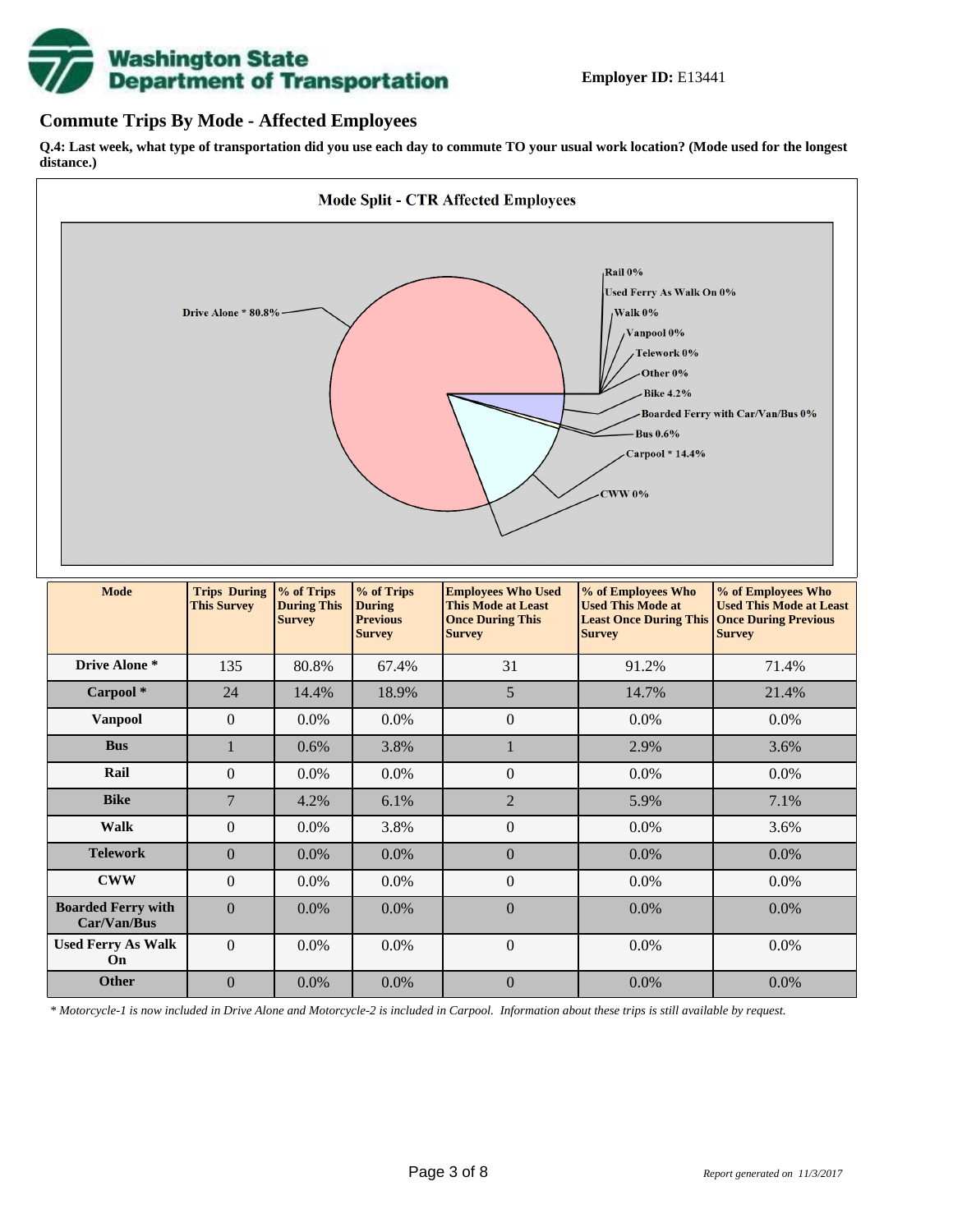

# **Alternative Modes - Number of Employees Who Used a Non-Drive Alone Mode:**

| <b>Non-Drive Alone</b><br><b>Number Of Days</b> | Exactly this $# of$<br><b>Employees</b> | <b>Exactly this % of</b><br><b>Employees</b> | At least # of<br><b>Employees</b> | At least % of<br>employees |  |
|-------------------------------------------------|-----------------------------------------|----------------------------------------------|-----------------------------------|----------------------------|--|
| 0 Day                                           | 26                                      | 74%                                          | 35                                | 100%                       |  |
| 1 Days                                          |                                         | 3%                                           | 9                                 | 26%                        |  |
| 2 Days                                          | $\overline{0}$                          | 0%                                           | 8                                 | 23%                        |  |
| 3 Days                                          | $\overline{2}$                          | 6%                                           | 8                                 | 23%                        |  |
| 4 Days                                          | $\overline{2}$                          | 6%                                           | 6                                 | 17%                        |  |
| 5 Days                                          | 4                                       | 11%                                          | $\overline{4}$                    | 11%                        |  |
| <b>6 or More Days</b>                           | 0                                       | 0%                                           | $\Omega$                          | 0%                         |  |

# **Count by Occupancy of Carpools and Vanpools**

**Q.4 If you used a carpool or vanpool as part of your commute, how many people (age 16 or older) are usually in the vehicle?**

| <b>Ridesharing Occupancy</b> | <b>Mode</b> | <b>Response Count</b> |
|------------------------------|-------------|-----------------------|
| $2*$                         | Carpool     | 24                    |
| 3                            | Carpool     | $\overline{0}$        |
| 4                            | Carpool     | $\boldsymbol{0}$      |
| 5                            | Carpool     | $\boldsymbol{0}$      |
| >5                           | Carpool     | $\overline{0}$        |
| $<$ 5                        | Vanpool     | $\overline{0}$        |
| 5                            | Vanpool     | $\overline{0}$        |
| 6                            | Vanpool     | $\boldsymbol{0}$      |
| 7                            | Vanpool     | $\overline{0}$        |
| 8                            | Vanpool     | $\boldsymbol{0}$      |
| 9                            | Vanpool     | $\overline{0}$        |
| 10                           | Vanpool     | $\overline{0}$        |
| 11                           | Vanpool     | $\boldsymbol{0}$      |
| 12                           | Vanpool     | $\boldsymbol{0}$      |
| 13                           | Vanpool     | $\boldsymbol{0}$      |
| 14                           | Vanpool     | $\overline{0}$        |
| >14                          | Vanpool     | $\boldsymbol{0}$      |

\* Motorcycle-2 counted with Carpool-2 for this table.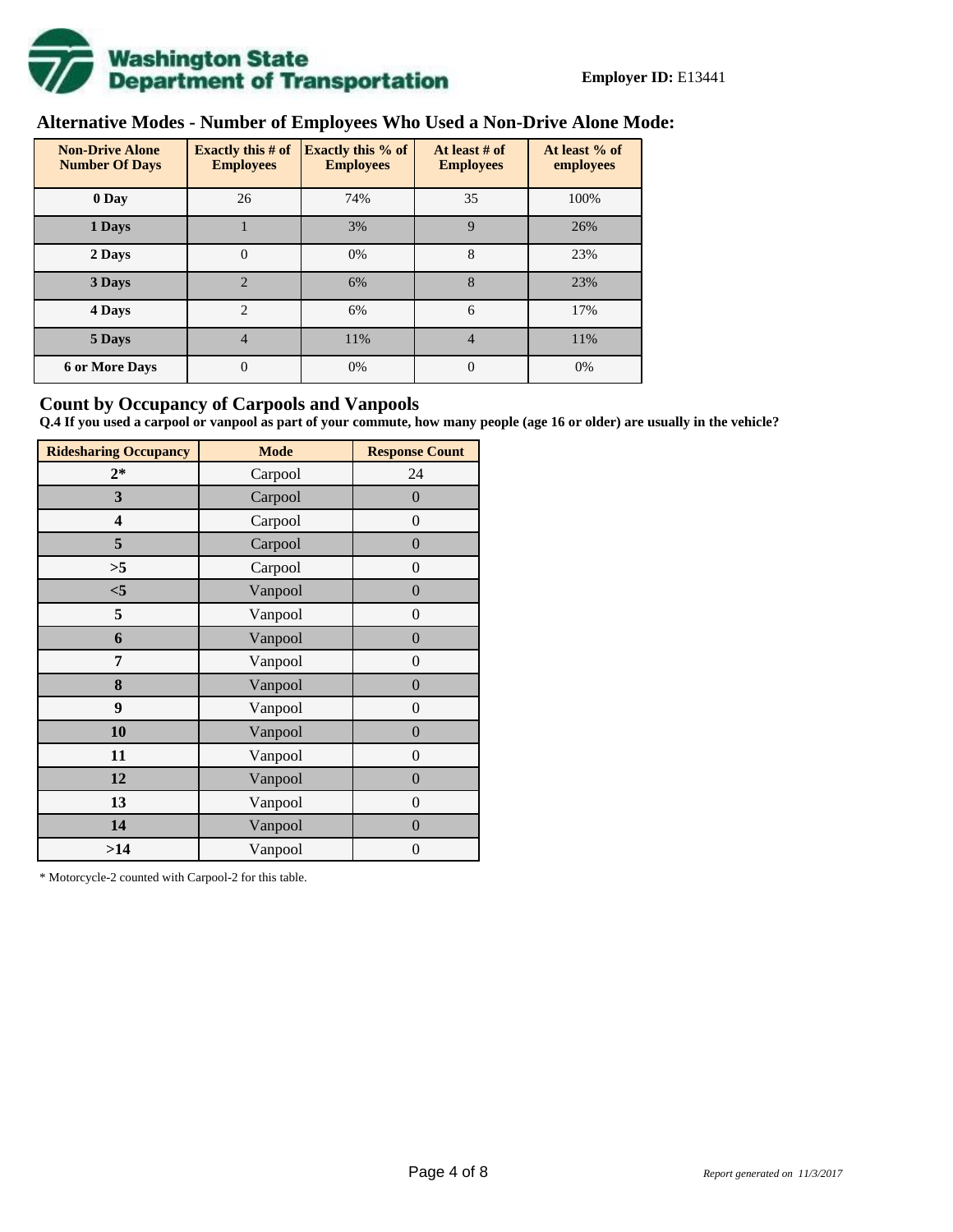

# **Reported Work Schedule - All Employees**

**Q.8 Which of the following best describes your work schedule?**

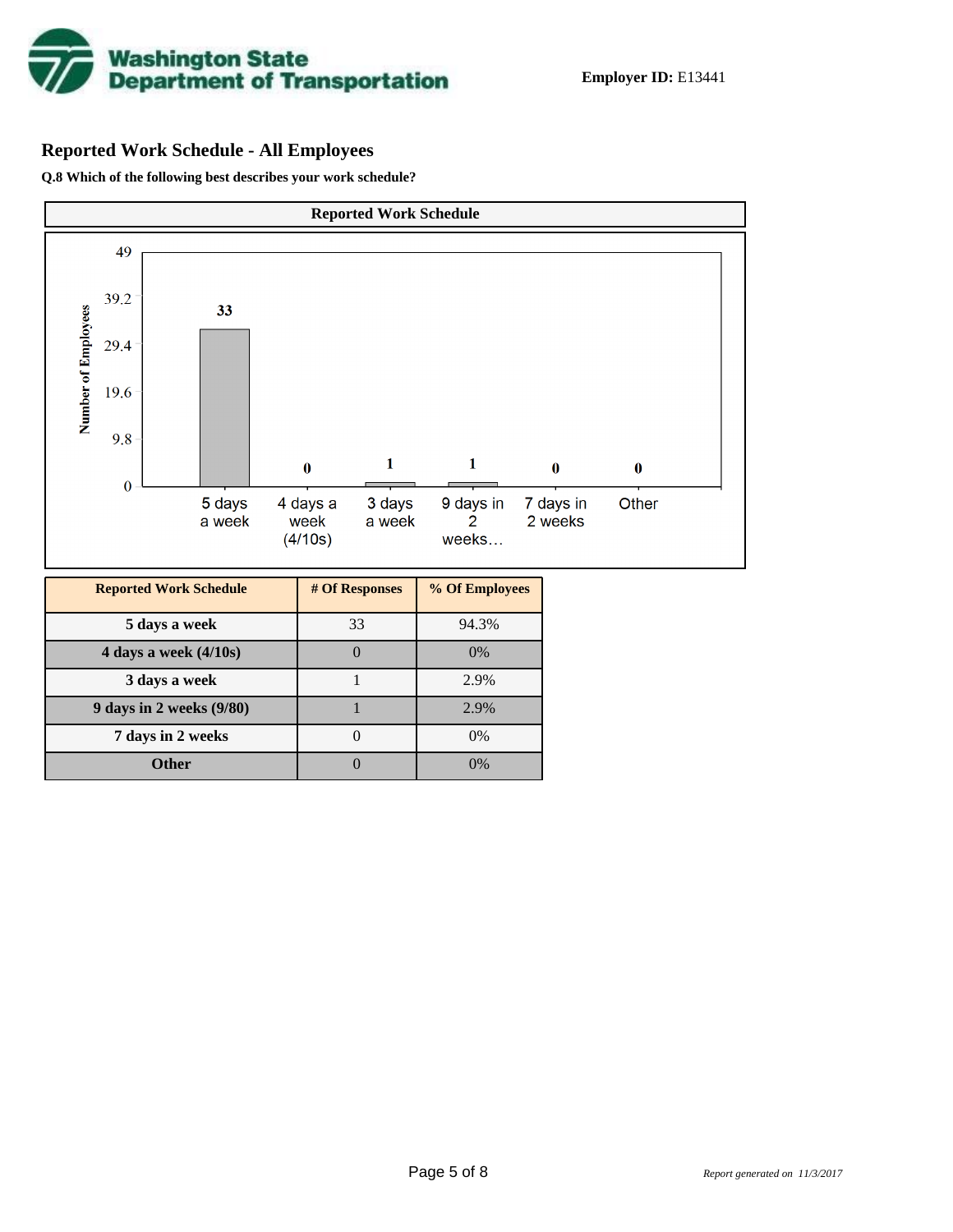

# **Parking and Telework**

**Q.9: On the most recent day that you drove alone to work, did you pay to park? (Mark "yes" if you paid that day, if you prepaid, if you are billed later, or if the cost of parking is deducted from your paycheck.)**



**Q.10: How many days do you typically telework?**

| <b>Telework Frequency</b>           | # of Responses | % of Responses |
|-------------------------------------|----------------|----------------|
| No Answer/Blank                     |                | $0.0\%$        |
| I don't telework                    | 32             | 91.4%          |
| Occasionally, on an as-needed basis | $\mathfrak{D}$ | 5.7%           |
| 1-2 days/month                      |                | 2.9%           |
| 1 day/week                          |                | $0.0\%$        |
| 2 days/week                         |                | $0.0\%$        |
| 3 days/week                         |                | 0.0%           |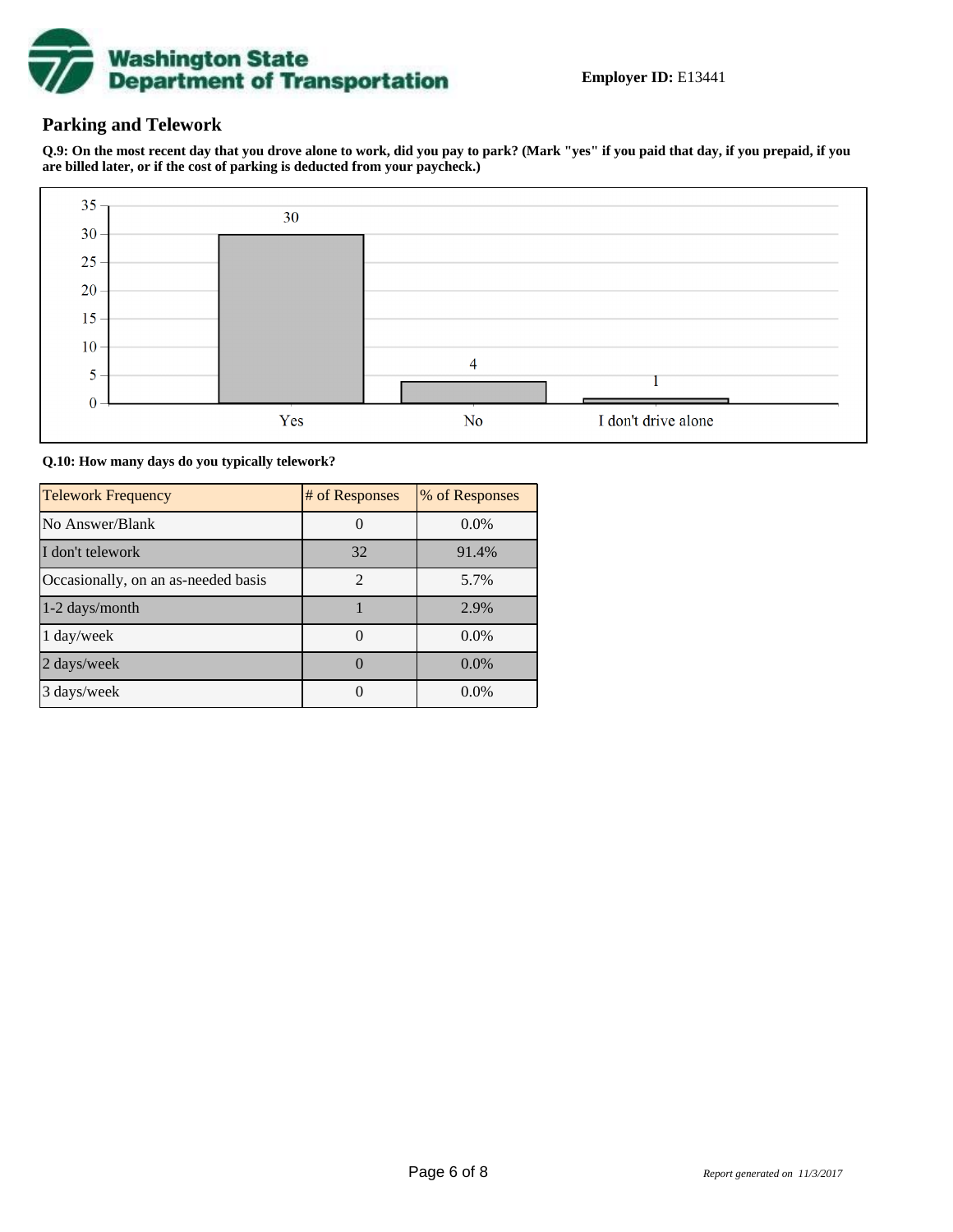

# **Reasons for driving alone to work/not driving alone to work**

**Q11. When you do not drive alone to work, what are the three most important reasons?**

| <b>Question Text</b>                                           | # of Responses | % of Responses |
|----------------------------------------------------------------|----------------|----------------|
| To save money                                                  | 9              | 18.8%          |
| Cost of parking or lack of parking                             | 8              | 16.7%          |
| Financial incentives for carpooling, bicycling or walking.     | 7              | 14.6%          |
| Personal health or well-being                                  | 7              | 14.6%          |
| Environmental and community benefits                           | $\overline{4}$ | 8.3%           |
| Other                                                          | $\overline{4}$ | 8.3%           |
| Free or subsidized bus, train, vanpool pass or fare benefit    | 3              | 6.3%           |
| Driving myself is not an option                                | $\mathfrak{D}$ | 4.2%           |
| To save time using the HOV lane                                | $\mathbf{1}$   | 2.1%           |
| I have the option of teleworking                               |                | 2.1%           |
| I receive a financial incentive for giving up my parking space |                | 2.1%           |
| Preferred/reserved carpool/vanpool parking is provided         | $\mathbf{1}$   | 2.1%           |
| Emergency ride home is provided                                | 0              | $0.0\%$        |

#### **Q12. When you drive alone to work, what are the three most important reasons?**

| <b>Question Text</b>                                      | # of Responses | % of Responses |
|-----------------------------------------------------------|----------------|----------------|
| Family care or similar obligations                        | 23             | 28.0%          |
| I like the convenience of having my car                   | 21             | 25.6%          |
| Riding the bus or train is inconvenient or takes too long | 16             | 19.5%          |
| Other                                                     | $\mathbf{Q}$   | 11.0%          |
| Bicycling or walking isn't safe                           | 6              | 7.3%           |
| My commute distance is too short                          | 5              | $6.1\%$        |
| My job requires me to use my car for work                 | $\mathfrak{D}$ | 2.4%           |
| I need more information on alternative modes              | $\Omega$       | $0.0\%$        |
| There isn't any secure or covered bicycle parking         | 0              | $0.0\%$        |